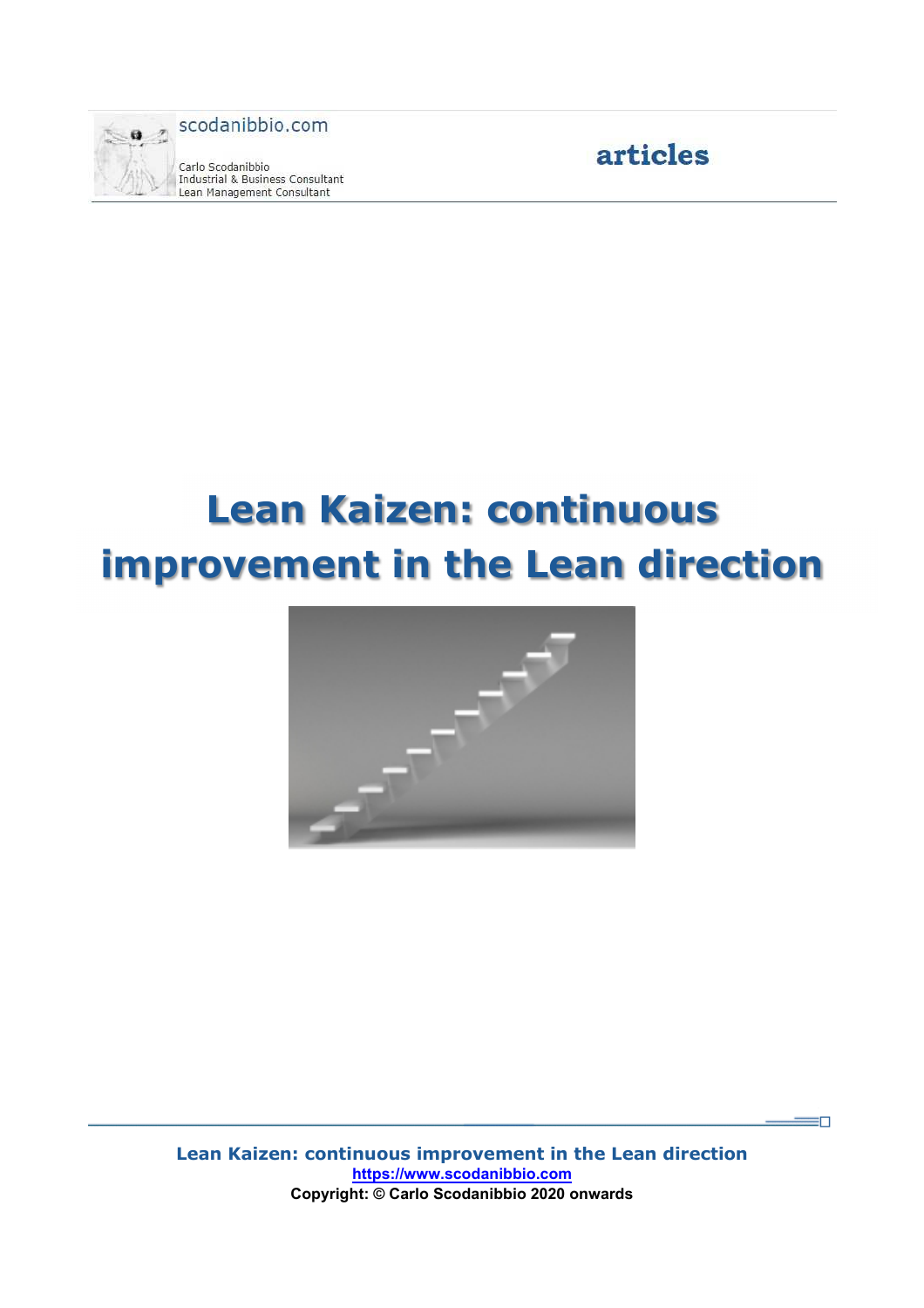by: Carlo Scodanibbio

## **lean kaizen: foreword "traditional" kaizen**

**Kaizen** started in the era of **Just in Time** and the **Toyota Production System**; it started - together with other related disciplines (such as *Flow Production, One-Piece Flow, Cell Manufacturing, TPM-Total Productive Maintenance, SMED, etc.*) - in the Manufacturing Industry in Japan (years '70s).

**Lean Kaizen**, originating in the first years 2000s, is a *Lean* development of "traditional" Kaizen.

## **"traditional" kaizen the main features**

 $=$ n

The Japanese word *kaizen* means: *continuous, systematic, step-by-step improvement*. The key-words are:

- **Continuous**: under the *Kaizen* angle of the view, there is no limit to *improvement* (...*the sky is the limit*....). It can carry on forever and ever, and there will always be more space for extra improvement.
- **Systematic**: Kaizen-style improvement must take place in a rational way identifying areas needing improvement - prioritising areas needing to be improved - qualifying and quantifying the level of improvement needed - planning improvement actions and initiatives - implementing them in a *systematic* fashion - and measuring the actual improvement achieved, comparing the "*before*" to the "*after*" status.
- **Step-by-step**, meaning: in small, gradual, incremental steps. Japanese made a clear distinction between *kaizen* and *kayrio*. **Kayrio** means "large-size" improvement, generally "costly" (such as in the case of technological revamping) and generally also rather "fast". Whereas, under the **Kaizen** angle of view, improvement may take time and - mostly should be "inexpensive" or - at least - "economical" ("*poor-man-approach*": the poor man has no money to throw at things - but he has a "brain", capable of generating ideas and solutions.....).

The most important keyword is *improvement*.

In "traditional" Kaizen, **Improvement** means: increase in **Efficiency** (core parameter of *Productivity*) and/or **Effectiveness** (core parameter of **Quality**) in an "area" under scrutiny.

Improvement can be achieved: A) through *Preventive Actions* or B) *Corrective Actions*.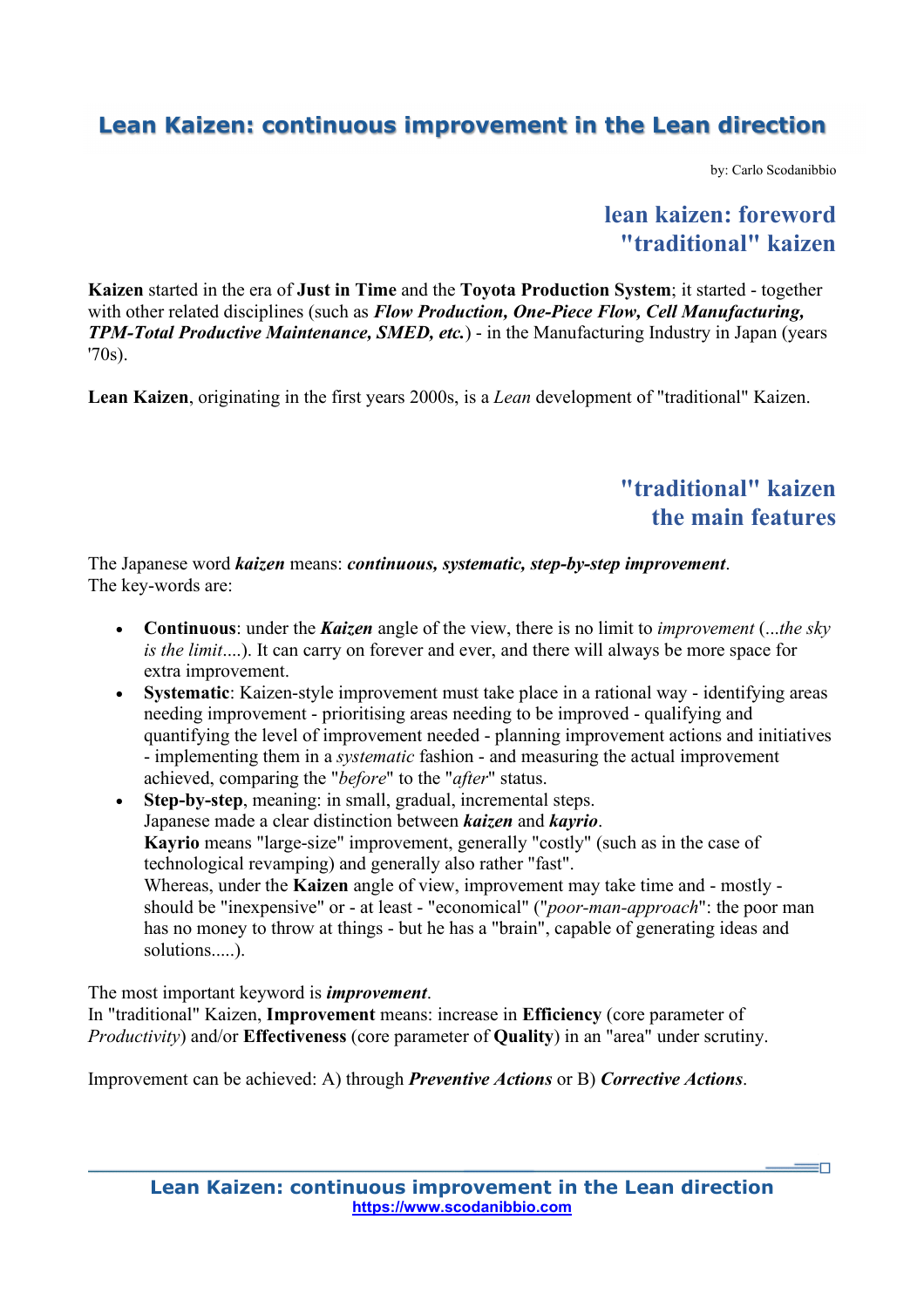A *Preventive Action* is an initiative addressed to ensure that "something" will not go wrong (for instance, a *Poka-Yoke* device that will prevent a possible malfunction of a machine....).

A *Corrective Action* is an initiative targeting at eliminating some malfunction already experienced and noticed.

#### **MAIN FEATURES OF "TRADITIONAL" KAIZEN**

- *Kaizen* is a *systematic* and *methodical* approach to *continuous improvement*
- *Kaizen* is top-driven, co-ordinated and supported, but
- with deep, active involvement of those concerned in each improvement area (*bottom-up approach*)
- *Kaizen* target is *excellence*

#### **THE PIERS OF KAIZEN**



Possibly, the most important feature of "traditional" *Kaizen* is the *bottom-up* approach.

The assumption is: "*.....the person doing the job knows far more than anyone else as to the best way of doing that job, and therefore is the one person best fit to improve it...*".

- "*.....if he/she only knew how.....*!" (i.e. Technical Training is required!)

- "*..and if he/she was given the opportunity.....*!" (i.e. people must be empowered to act for improvement initiatives!)

In a *top-driven* mode, the *Kaizen* approach gives people at all levels, in each area needing improvement, the training, the space, the power, and the tools required to produce, working in team, creative ideas and solutions required for such

improvement.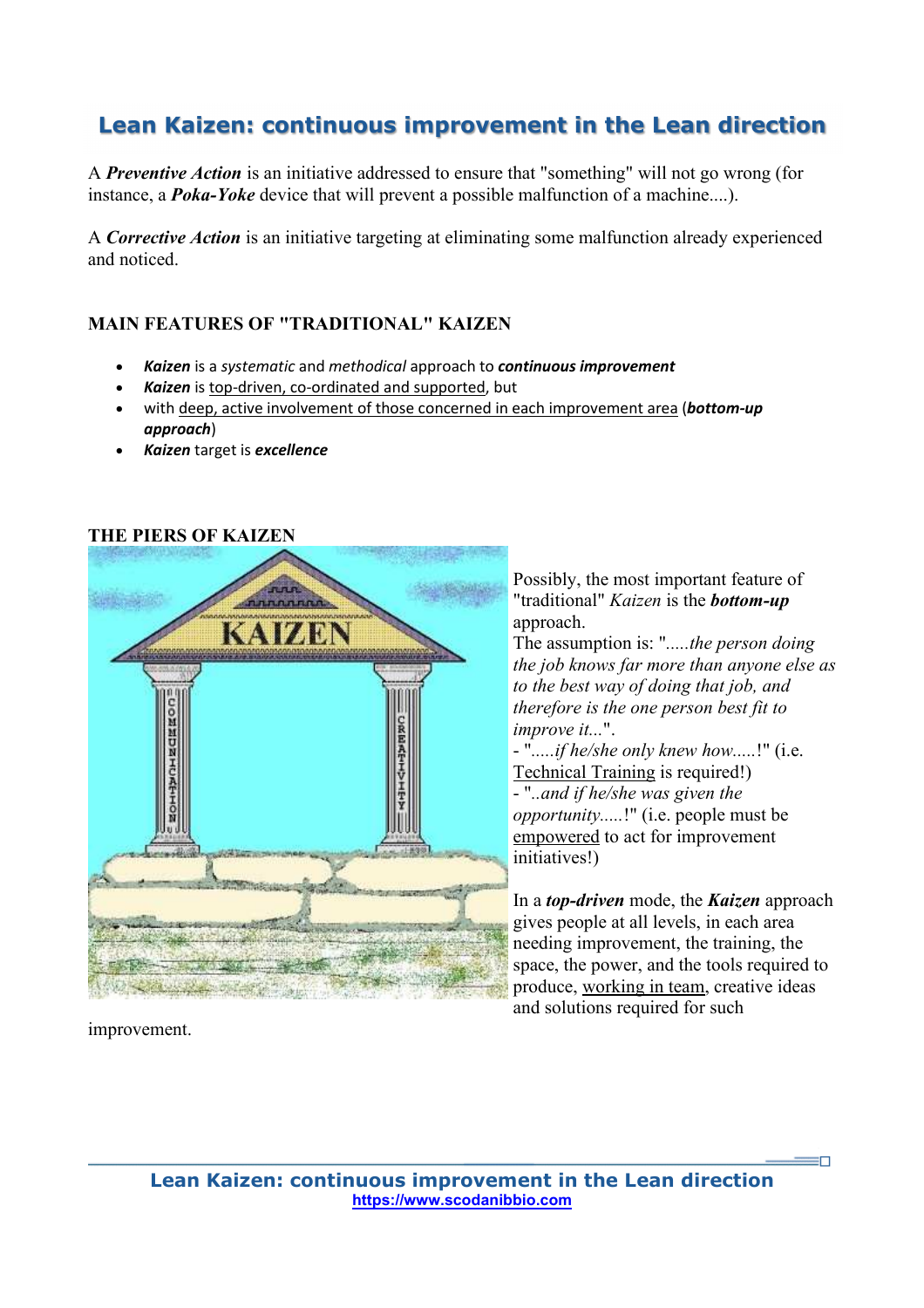The rather famous **Gemba** approach summarised the main feature of the *Kaizen* Methodology. With Managers from various Levels and from different Functions going on a daily basis to the Shop Floor (and not only) and meeting (formally and informally) with workers and other personnel: to discuss about the problems surfaced during the day and other ongoing problems - to launch together possible *Kaizen* initiatives addressed to rectify/confine/resolve those problems - to assess results and to praise those more committed and more effective in tackling problems.

Therefore, the "*piers*" of effective *Kaizen* are: **Communication** and **Creativity**.

*Communication* is of paramount importance to work efficiently and effectively in team during each *Kaizen* session.

As it is *Creativity*, in order to produce - in team - valid ideas and solutions.

Certainly, *Tools* (see below) are very important. As it is the *Kaizen Method/Approach*, as well as People *commitment* to improvement.

But possibly the most important factor for real improvement is *Brainpower*! Because of the *poor-man-approach*, ideas and creative solutions are the real "heart" of *Kaizen*!

#### **TOOLS FOR KAIZEN**

In "traditional" (and not only) *Kaizen*, people are well trained to use the necessary tools and available disciplines. They include (to mention the most important):

- Tools to collect/organise/classify data, to measure, to assess, such as:

 *Data Collection Chart, Scatter Diagram, Control Charts, Flow-Charts, Graphs, Histograms, Pareto Diagram, ABC Analysis, Radar (Spider) Charts*

- Tools to solve problems, to tackle complexity, to produce creative ideas, such as:

 *K-T method, Critical Examination* & other *"global" Problem-Solvers, Brainstorming & other Creative P/S techniques, Cause and Effect (Ishikawa) Diagram, Relations Diagram, Affinity Diagram, CEDAC, Arrow Diagram, Matrix Diagrams, Poka-Yoke, Quality Circles, P-M Analysis, FMEA/FMECA Methods*

- Methodologies to approach the decision-making process, such as:

 *Archer Method, Optimisation Methods, Elimination and Evaluation Charts, Decision Trial-Balance Method, Matrix techniques, Tree (Systematic) Diagram*

#### **"TRADITIONAL" KAIZEN - THE BENEFITS**

*Kaizen* brought a large number of benefits to Industry - not only in Japan - where it all started, but also to the Western world (where *Kaizen* was subsequently adopted with some touch-ups, necessary to adapt the methodology to western culture and style......).

ŦΠ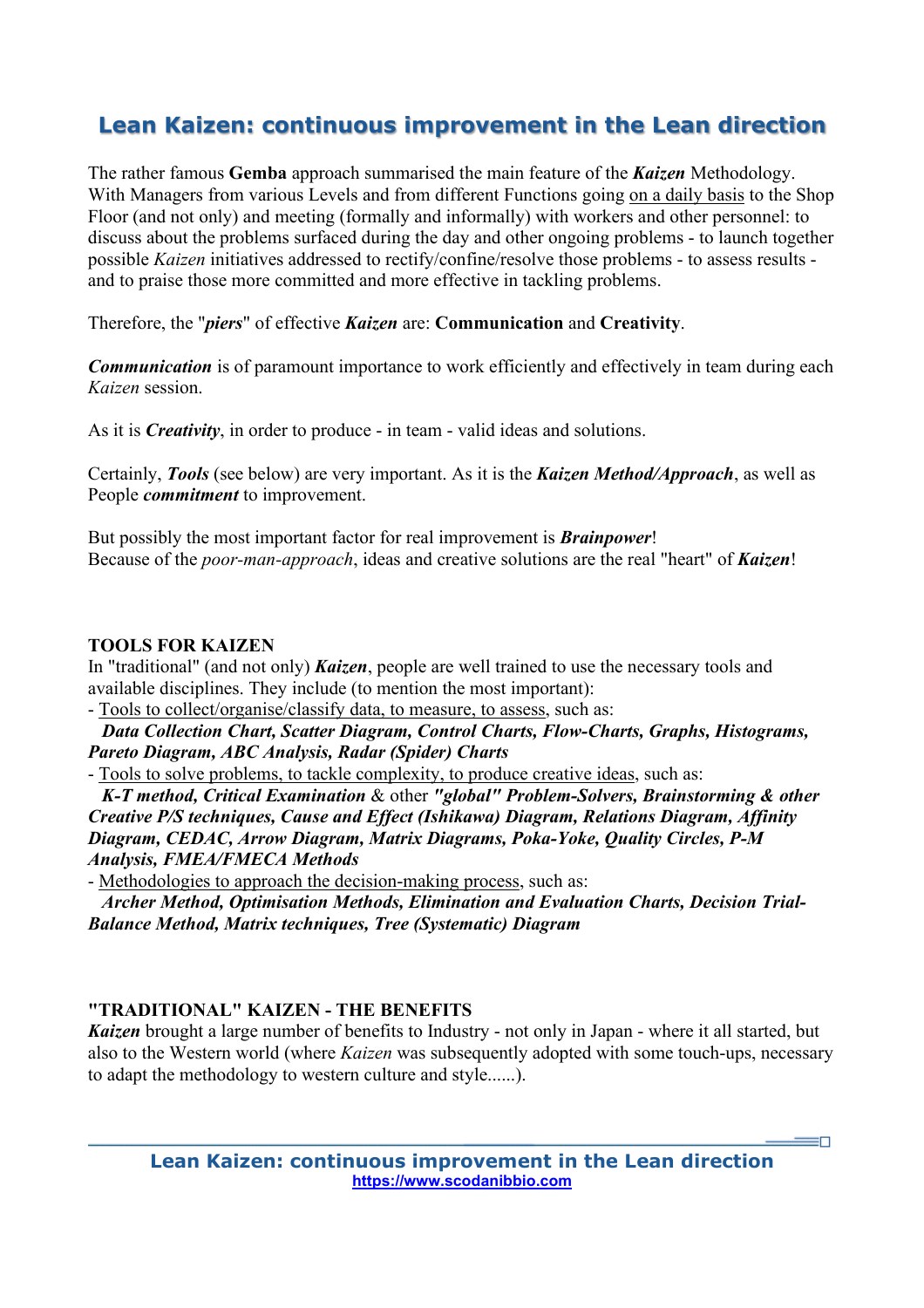Two major ones, worth to mention:

- Possibly for the first time in industrial history, *Kaizen* introduced a systematic methodology to "*query*" the status quo (given practically for granted by people too busy to produce, to work, to manage, to do things.... in a routine-style) - and then to change the present situation for the better. - Possibly for the first time in industrial history, *Kaizen* opened the doors to *Personnel Involvement* (*bottom-up approach)*).

Two major benefits indeed.

## **lean kaizen the main features**

"Traditional" *Kaizen* came to the western world like a lightening: people in industry got fascinated by the concept of "continuous improvement", a bit less - perhaps - by its "bottom-up" approach. Nevertheless, the went for it!

MPROVEMENT ACTIONS - Clean up and re-organize commisses stares at Welding Days.<br>- Fix floor in abole: Macking - Americaly - Set up ofoton for sequelar allowing of Torilets - More variety of food in Carter - Recond Now Facts Lift F25 - Maintenance to filling line 2 should be internitied<br>- Yard is in a man and shaned Le cleaned - Sell recay metal to Scap Dealer<br>- Bannes for Servermel of Assembly<br>Line 3 should be cericaled - Beve sheering for Die: Stare<br>- Set champs.over standard and - Gocantres - haved inform work-face about Company performance and tayes.  $\star +$ .  $e_{\text{tr}}$ . **Simple**  $\sim$ etc.  $etc$ .  $e+c$ . ÷  $\sim$ etc. etc.

In a "westernalized" fashion, they invented the famous *Suggestion Box* scheme (whereby personnel at all levels would be "involved" by inserting written, most often anonymous, suggestions regarding "items" to be improved.....) And they invented *Kaizen Board Meetings* (where middle/high-level managers would meet - even on a weekly frequency - to attend to items to be improved.....) And, obviously, there was an *improvements list*,

with all items requiring improvement.... And so on..... Surely, only few industries in the West practised *Kaizen* with its original "spirit" and

I recall an old story regarding *Western Kaizen*: In a "Mediterranean" Country, I was conducting training seminars followed by a day's consulting visit to participating companies premises (to give advice related to the seminar's content). The previous year I had presented a well successful seminar on "traditional" *Kaizen*. This time, the same participants of the previous year -

 $=$ n

all from a company I had already visited - attended the new training seminar.

"methodology".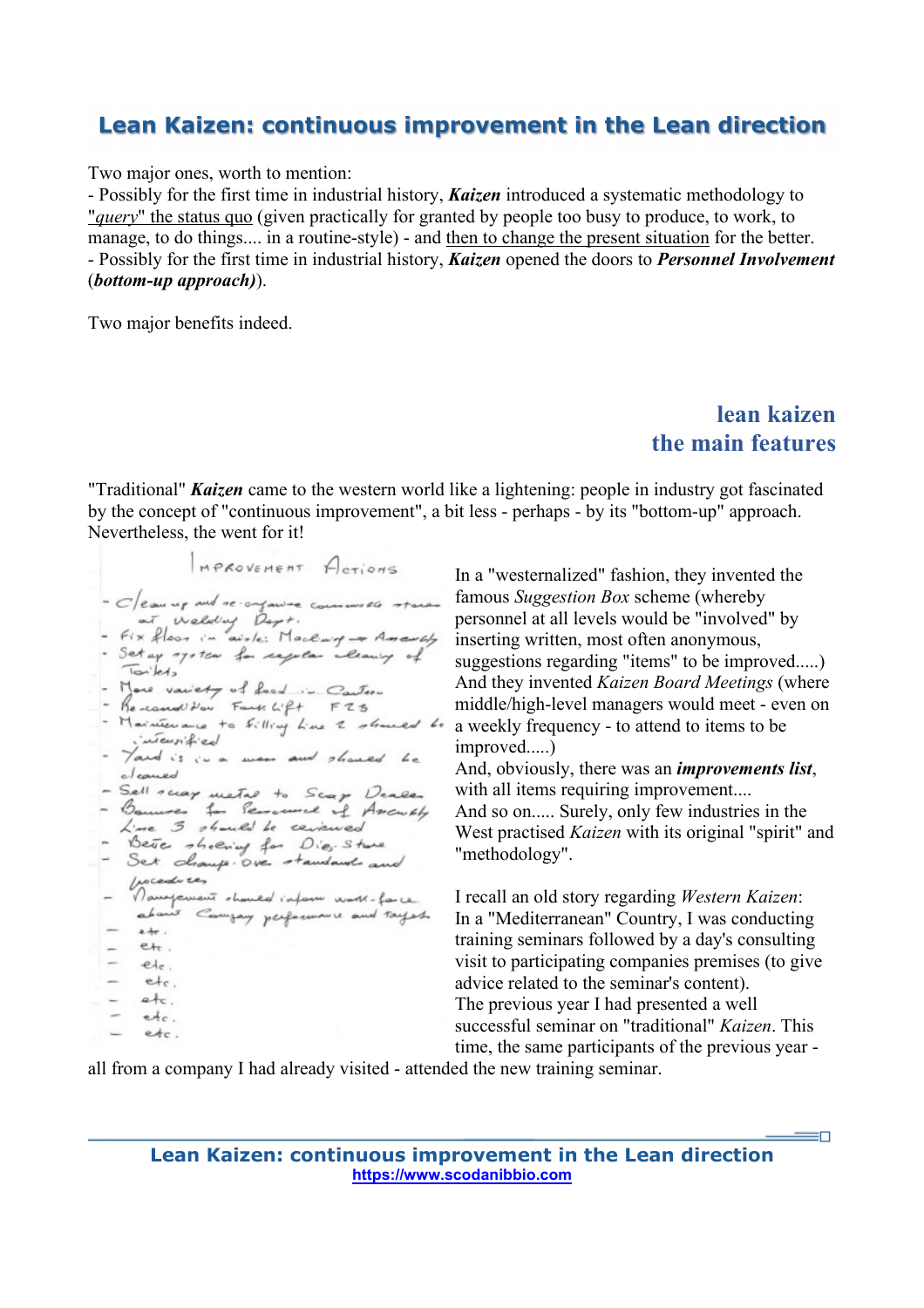I remember very well the CEO of that Company (attending previous year and this year) telling me: "*....Dr. Carlo, when you will visit us next week, you will be amazed to see how we put into practice the Kaizen messages you gave us last year!"*

Very intrigued, I asked (as I always do) if I could carry my Video Camera with me. "*Of course! You are welcome!*"

So, company visit's day comes, and I am welcomed at the Company premises, then accompanied to the Board Room.

I was told the *Kaizen* "committee" would now start one of the weekly meetings on *Kaizen* improvements, as per "agenda" of the day. My comments would be welcome......

The day's item in the "agenda" was "*How to improve and rationalize the distribution of toilet paper and other hygiene products throughout the Company* (large-size Company - huge factory....).

Rather astonished, I kept quiet and started my video recording.....

Perhaps you won't believe me, but - for over 1 solid hour (my 1 hour Video Camera tape ran out.....) - the 12 persons in the "committee" debated and debated (in a rather well conducted team work) on "toilet paper" matters (from supply chain issues - to stock management, with great attention to "FIFO" practices - to factory-key-personnel in charge of giving "early warning" signals/notifications on each "area shortages" - etc. etc.)!

I kept very quiet until the end of the meeting, but then grabbed my "stick" (and my 5 lbs hammer....) and started tapping on fingers.....

Over 1 hour of Kaizen meeting to deal with toilet paper internal distribution system (sigh), when they had many and much more important improvement items to deal with!!

They explained: "*that was the 'next' item in the Kaizen Agenda.....*".

Me: "*and what about prioritizing?*"

They: "*....we prefer to deal with suggested improvements in the same order in which suggestions have been given, in order to give timely feed-backs to those making suggestions.....*" Me: "*throw away the Suggestion Box Scheme!*"

They: "*What? That's the way we involve people 'bottom-up', as you recommended......*" Me: "*Perhaps I should explain again what 'bottom-up' really means, although I thought my message of last year (and case studies, and videos....) was rather clear..... - so: I shall explain again.....*" - which I did.....

YES, that could be the negative effect of "*traditional Improvement Lists*" and "*Suggestion Box Schemes*"....

Verified regularly over many years, in a dozen different Countries, in many, many industrial/business concerns......

That's where *Lean Kaizen* comes to the rescue, and that's why *Lean Kaizen* is so much needed!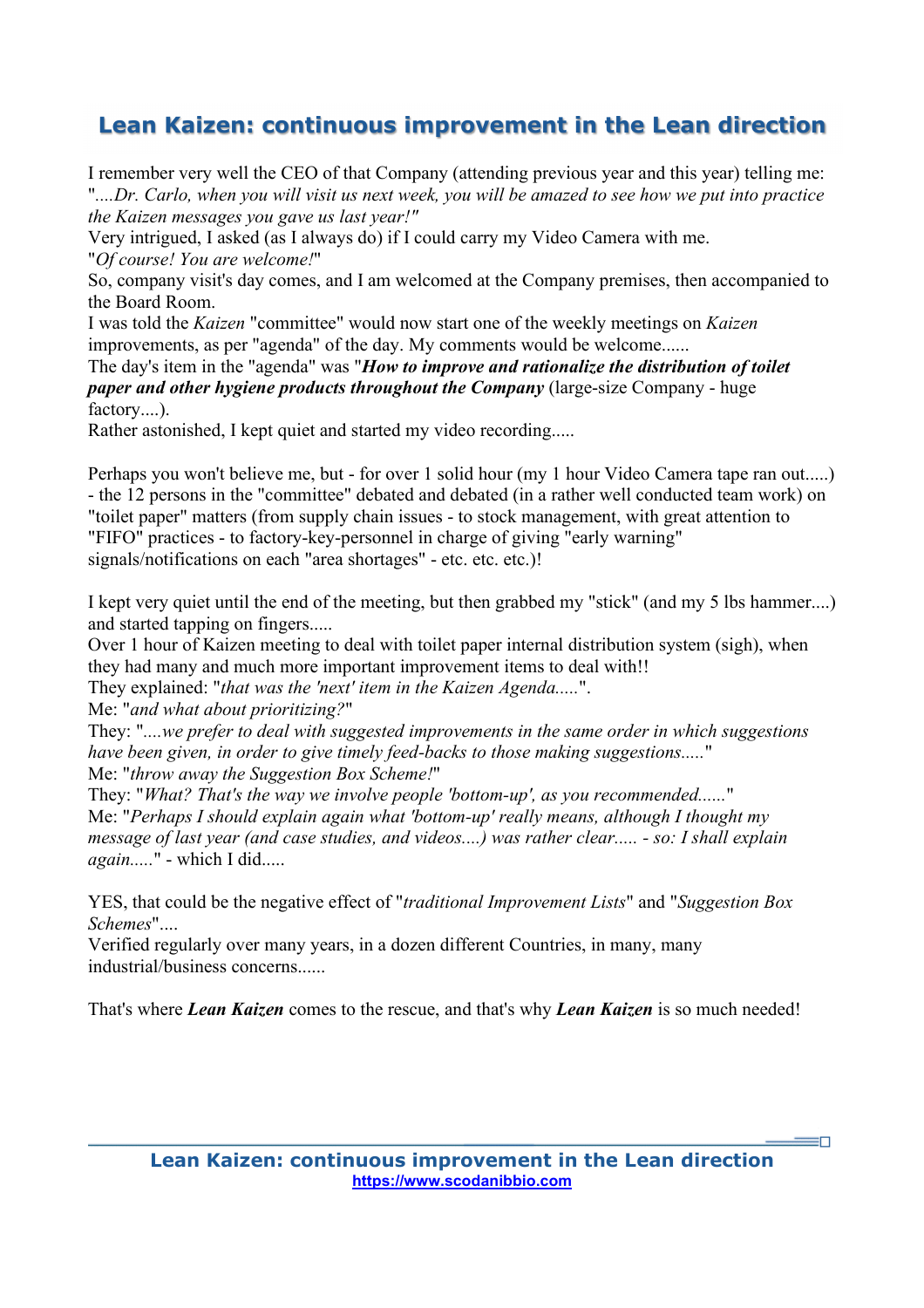The definition of *Lean Kaizen* is very similar to that of "traditional" Kaizen, but with a small "addendum":

**Lean Kaizen** means:

#### **continuous, systematic, step-by-step improvement in the Lean direction (in a "bottom-up" style)**

The small "addendum" is: in the Lean direction! Which makes an enormous difference!!

5

'n,

Because, taking into consideration the Lean Direction:

- **Improvement** now means: increase in *Efficiency* (core parameter of Productivity) and/or *Effectiveness* (core parameter of Quality) of a **Process**! (not of a vague "area"!)
- Maximising the *Process'* **output Value**
- While simultaneously minimizing/eliminating the "*in-Process*" **Waste**

**Lean** is the missing link, and the new key-word is **PROCESS**!

Under the *Lean* angle of view, *Processes* need to be improved! Processes *fragmented* and almost disappeared after decades of enforcing the *First Industrial Revolution* principles - *Smith/Sloan/Taylor* style. *Processes* full of "processing *Waste*" - *Processes* that MUST create output *VALUE*!

*Processes* that must become *Lean*!

With *Lean Kaizen* the direction for improvement becomes finally crisp and clear - priorities can be set - challenging improvement targets have meaning and foundations - bottom-up involvement can be easily generated among people with lean minds....

In every Organisation - besides the *Central Process* (the *money generation process*), there are **Core Processes** (those that "touch" the Client) and **Support Processes** (invisible to Clients, but essential to make the entire Organisation function).

Obviously, under the *Lean Kaizen* approach, *Improvement* must primarily be directed to *Core Processes* - although certain *Support Processes* may also deserve high improvement priority.....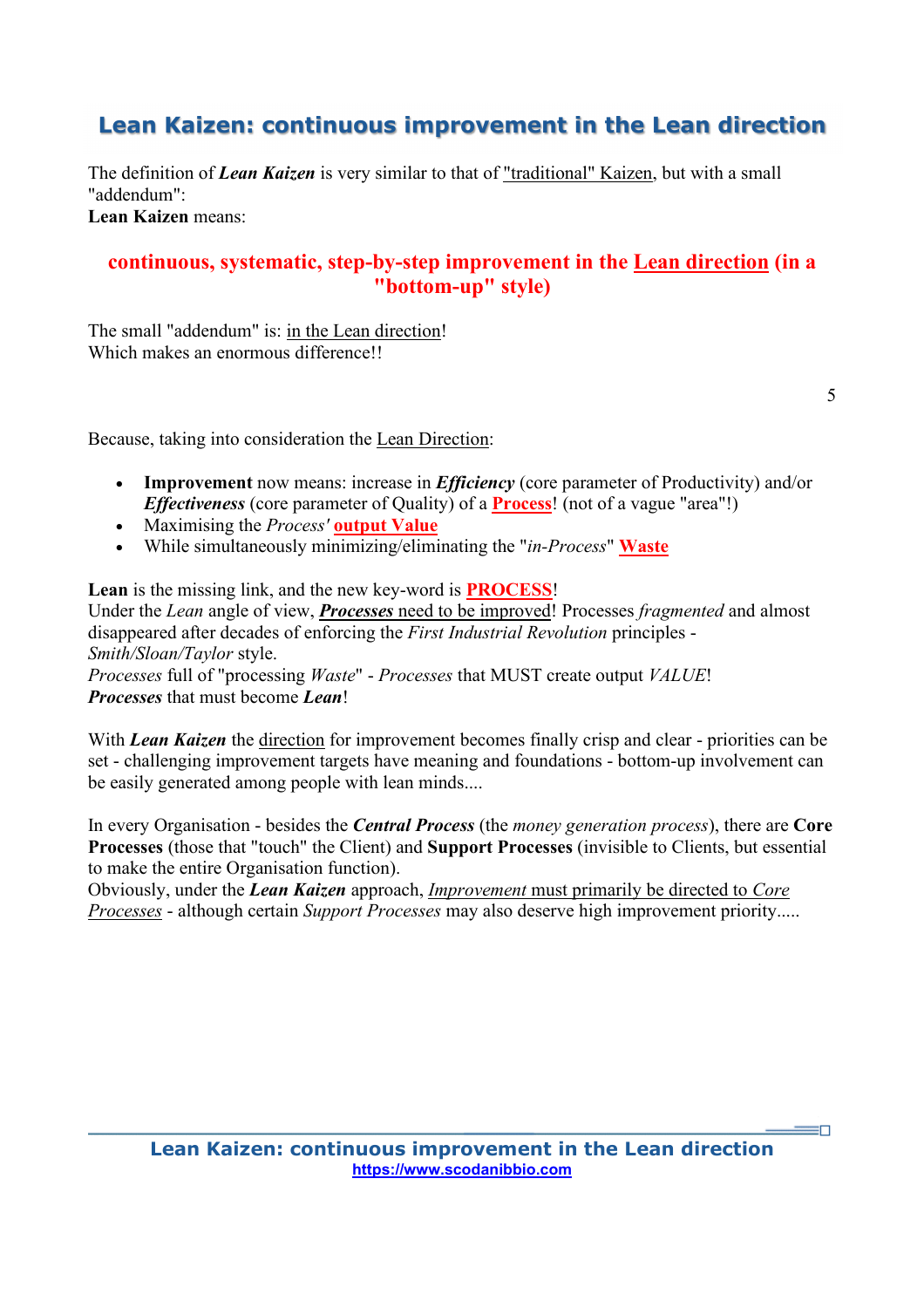

Now - and only now - a real *Improvement Plan* can be made! A *Lean Master Plan*!

Everything required is there:

- ALL (at a certain date) *Improvement Projects* are listed: each of them has a clear, meaningful title

- With the necessary *priorities*, with the wanted *sequence* (i.e. you cannot launch a *TPM Autonomous Maintenance* project, unless you first provide the necessary training to the concerned operators....)

- With *time durations* for each project

- With a *time-frame/schedule* and a *deadline* for each project - NB: a *deadline* is vital: without it, an

'n

improvement project can last forever and ever.....

#### - With "*milestones*"

- Displaying the *Improvement Team* and the *Team Leader* for each project - And attached: an estimated *budget* of costs - potential *savings* (= Waste eliminated) - and whatever necessary *remarks*

Wow, what a beauty!

All what is to be done, when, for how long, in what sequence, led by whom, costing how much, etc. etc. All is there!

This is a true **Lean Kaizen-style Plan**.

What a difference compared to the "*traditional improvement list*" - maybe resulting from a "*suggestion box*" scheme! That meaningless list of items to be improved......

**Lean Kaizen** is the most essential ingredient of the *Lean Management/Lean Thinking* philosophies: still today, there isn't a single Organisation in the entire world that can proclaim itself 100% Lean.

*Lean* is a permanently moving target, there is no end to a *Lean Program*; every bit and piece of every *process* can be perfected, *Lean* is an endless road.....